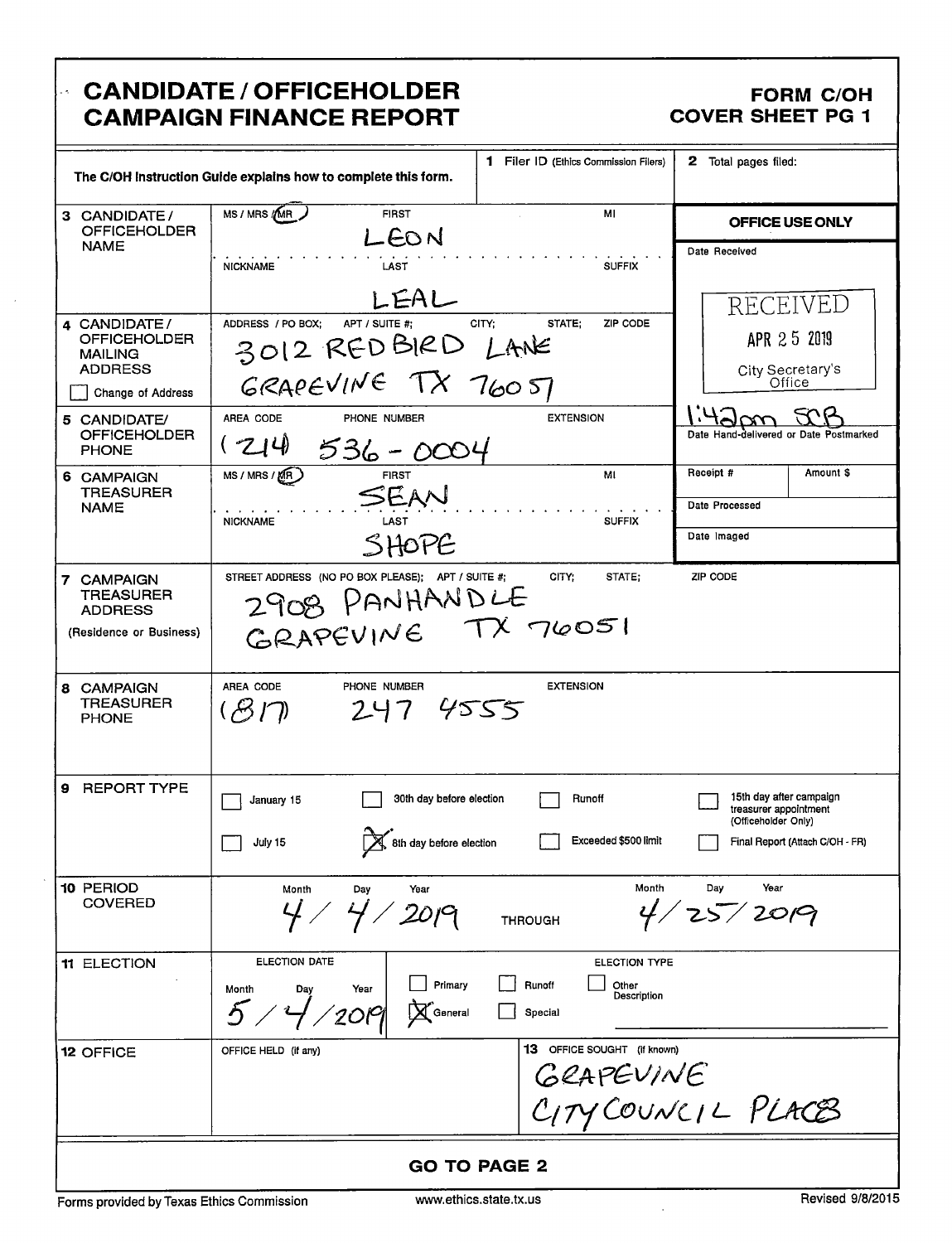| <b>CANDIDATE / OFFICEHOLDER</b><br><b>FORM C/OH</b><br><b>CAMPAIGN FINANCE REPORT</b><br><b>COVER SHEET PG 2</b> |                                                                                                                                                                                                                                                                                                                                                                                                  |                                                                                                                         |                                                                                                                                                                                                        |  |
|------------------------------------------------------------------------------------------------------------------|--------------------------------------------------------------------------------------------------------------------------------------------------------------------------------------------------------------------------------------------------------------------------------------------------------------------------------------------------------------------------------------------------|-------------------------------------------------------------------------------------------------------------------------|--------------------------------------------------------------------------------------------------------------------------------------------------------------------------------------------------------|--|
| <b>14</b> C/OH NAME<br><b>15</b> Filer ID (Ethics Commission Filers)<br>LEON LEAL                                |                                                                                                                                                                                                                                                                                                                                                                                                  |                                                                                                                         |                                                                                                                                                                                                        |  |
| <b>16 NOTICE FROM</b><br><b>POLITICAL</b><br>COMMITTEE(S)                                                        | THIS BOX IS FOR NOTICE OF POLITICAL CONTRIBUTIONS ACCEPTED OR POLITICAL EXPENDITURES MADE BY POLITICAL COMMITTEES TO<br>SUPPORT THE CANDIDATE / OFFICEHOLDER. THESE EXPENDITURES MAY HAVE BEEN MADE WITHOUT THE CANDIDATE'S OR OFFICEHOLDER'S<br>KNOWLEDGE OR CONSENT. CANDIDATES AND OFFICEHOLDERS ARE REQUIRED TO REPORT THIS INFORMATION ONLY IF THEY RECEIVE NOTICE<br>OF SUCH EXPENDITURES. |                                                                                                                         |                                                                                                                                                                                                        |  |
|                                                                                                                  | <b>COMMITTEE TYPE</b>                                                                                                                                                                                                                                                                                                                                                                            | <b>COMMITTEE NAME</b>                                                                                                   |                                                                                                                                                                                                        |  |
|                                                                                                                  | <b>NGENERAL</b>                                                                                                                                                                                                                                                                                                                                                                                  | METROPEX ASSOCIATION OF REACTORS<br><b>COMMITTEE ADDRESS</b>                                                            |                                                                                                                                                                                                        |  |
|                                                                                                                  | SPECIFIC                                                                                                                                                                                                                                                                                                                                                                                         |                                                                                                                         |                                                                                                                                                                                                        |  |
|                                                                                                                  |                                                                                                                                                                                                                                                                                                                                                                                                  | N STEMMONS DALLAS 75247                                                                                                 |                                                                                                                                                                                                        |  |
| <b>Additional Pages</b>                                                                                          |                                                                                                                                                                                                                                                                                                                                                                                                  | <b>COMMITTEE CAMPAIGN TREASURER NAME</b>                                                                                |                                                                                                                                                                                                        |  |
|                                                                                                                  |                                                                                                                                                                                                                                                                                                                                                                                                  | <b>COMMITTEE CAMPAIGN TREASURER ADDRESS</b>                                                                             |                                                                                                                                                                                                        |  |
| <b>17 CONTRIBUTION</b><br>TOTALS                                                                                 | 1.                                                                                                                                                                                                                                                                                                                                                                                               | TOTAL POLITICAL CONTRIBUTIONS OF \$50 OR LESS (OTHER THAN<br>PLEDGES, LOANS, OR GUARANTEES OF LOANS), UNLESS ITEMIZED   | \$<br>) صا - 73                                                                                                                                                                                        |  |
|                                                                                                                  | 2.                                                                                                                                                                                                                                                                                                                                                                                               | TOTAL POLITICAL CONTRIBUTIONS<br>(OTHER THAN PLEDGES, LOANS, OR GUARANTEES OF LOANS)                                    | \$2043.1]                                                                                                                                                                                              |  |
| <b>EXPENDITURE</b><br><b>TOTALS</b>                                                                              | З.<br>TOTAL POLITICAL EXPENDITURES OF \$100 OR LESS,<br>\$<br>UNLESS ITEMIZED                                                                                                                                                                                                                                                                                                                    |                                                                                                                         |                                                                                                                                                                                                        |  |
|                                                                                                                  | 4.                                                                                                                                                                                                                                                                                                                                                                                               | <b>TOTAL POLITICAL EXPENDITURES</b>                                                                                     | \$                                                                                                                                                                                                     |  |
| <b>CONTRIBUTION</b><br>BALANCE                                                                                   | 5.                                                                                                                                                                                                                                                                                                                                                                                               | TOTAL POLITICAL CONTRIBUTIONS MAINTAINED AS OF THE LAST DAY<br>OF REPORTING PERIOD                                      | 3013,74                                                                                                                                                                                                |  |
| <b>OUTSTANDING</b><br><b>LOAN TOTALS</b>                                                                         | 6.                                                                                                                                                                                                                                                                                                                                                                                               | TOTAL PRINCIPAL AMOUNT OF ALL OUTSTANDING LOANS AS OF THE<br>LAST DAY OF THE REPORTING PERIOD                           | \$                                                                                                                                                                                                     |  |
| <b>18 AFFIDAVIT</b><br>mm                                                                                        | <b>SHAWNA BARNES</b><br>Notary Public, State of Texas<br>Comm. Explres 04-13-2023<br>Notary ID 13018809-0                                                                                                                                                                                                                                                                                        | under Title 15, Election Code,                                                                                          | I swear, or affirm, under penalty of perjury, that the accompanying report is<br>true and correct and includes all-information required to be reported by me<br>Signature of Candidate of Officeholder |  |
| AFFIX NOTARY STAMP / SEALABOVE                                                                                   |                                                                                                                                                                                                                                                                                                                                                                                                  |                                                                                                                         |                                                                                                                                                                                                        |  |
| day of                                                                                                           | 20                                                                                                                                                                                                                                                                                                                                                                                               | Sworn to and subscribed before me, by the said <b>LEDD</b> LEQ<br>to certify which, witness my hand and seal of office. | , this the <                                                                                                                                                                                           |  |
| Si <del>gnature of</del> officer administering oath                                                              |                                                                                                                                                                                                                                                                                                                                                                                                  | Printed name of officer administering oath                                                                              | Title of officer administering oath                                                                                                                                                                    |  |

Forms provided by Texas Ethics Commission www.ethics.state.tx.us Revised 9/8/2015

=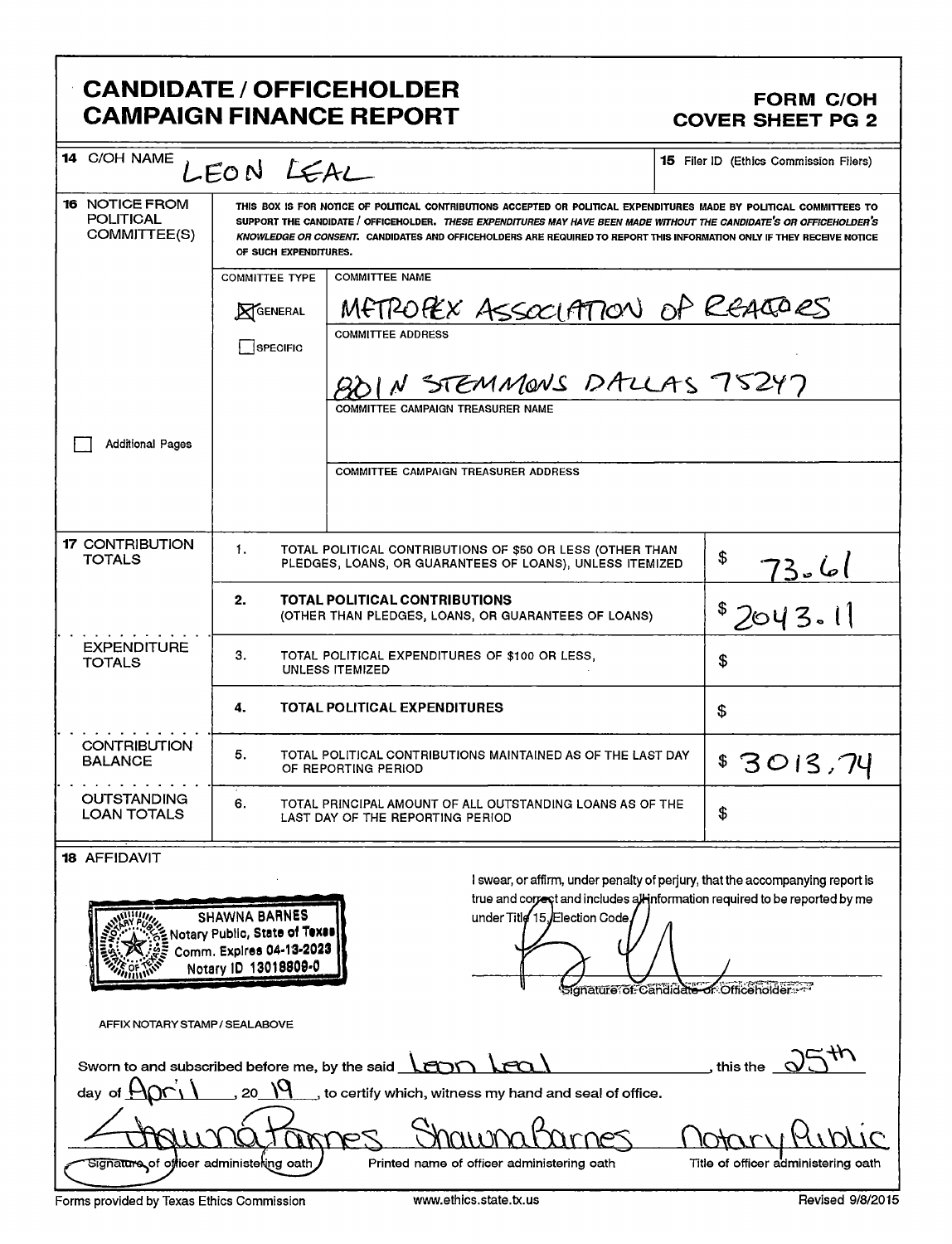## SUBTOTALS - C/OH FORM C/OH

# COVER SHEET PG 3

|     | 19 FILER NAME                                                                                | 20 Filer ID (Ethics Commission Filers) |                                  |
|-----|----------------------------------------------------------------------------------------------|----------------------------------------|----------------------------------|
|     | 21 SCHEDULE SUBTOTALS<br><b>NAME OF SCHEDULE</b>                                             |                                        | <b>SUBTOTAL</b><br><b>AMOUNT</b> |
| 1.  | SCHEDULE A1: MONETARY POLITICAL CONTRIBUTIONS                                                |                                        | 1,969,50<br>\$                   |
| 2.  | SCHEDULE A2: NON-MONETARY (IN-KIND) POLITICAL CONTRIBUTIONS                                  |                                        | \$                               |
| З.  | SCHEDULE B: PLEDGED CONTRIBUTIONS                                                            |                                        | \$                               |
| 4.  | <b>SCHEDULE E: LOANS</b>                                                                     |                                        | \$                               |
| 5.  | SCHEDULE F1: POLITICAL EXPENDITURES MADE FROM POLITICAL CONTRIBUTIONS                        |                                        | \$                               |
| 6.  | SCHEDULE F2: UNPAID INCURRED OBLIGATIONS                                                     |                                        | \$                               |
| 7.  | SCHEDULE F3: PURCHASE OF INVESTMENTS MADE FROM POLITICAL CONTRIBUTIONS                       |                                        | \$                               |
| 8.  | SCHEDULE F4: EXPENDITURES MADE BY CREDIT CARD                                                |                                        | \$                               |
| 9.  | SCHEDULE G: POLITICAL EXPENDITURES MADE FROM PERSONAL FUNDS                                  |                                        | \$                               |
| 10. | SCHEDULE H: PAYMENT MADE FROM POLITICAL CONTRIBUTIONS TO A BUSINESS OF C/OH                  |                                        | \$                               |
| 11. | SCHEDULE I: NON-POLITICAL EXPENDITURES MADE FROM POLITICAL CONTRIBUTIONS                     |                                        | \$                               |
| 12. | SCHEDULE K: INTEREST, CREDITS, GAINS, REFUNDS, AND CONTRIBUTIONS<br><b>RETURNED TO FILER</b> |                                        | \$                               |
|     | $\mathcal{O}(\mathcal{O}(N))$ . The $\mathcal{O}(\mathcal{O}(N))$                            |                                        |                                  |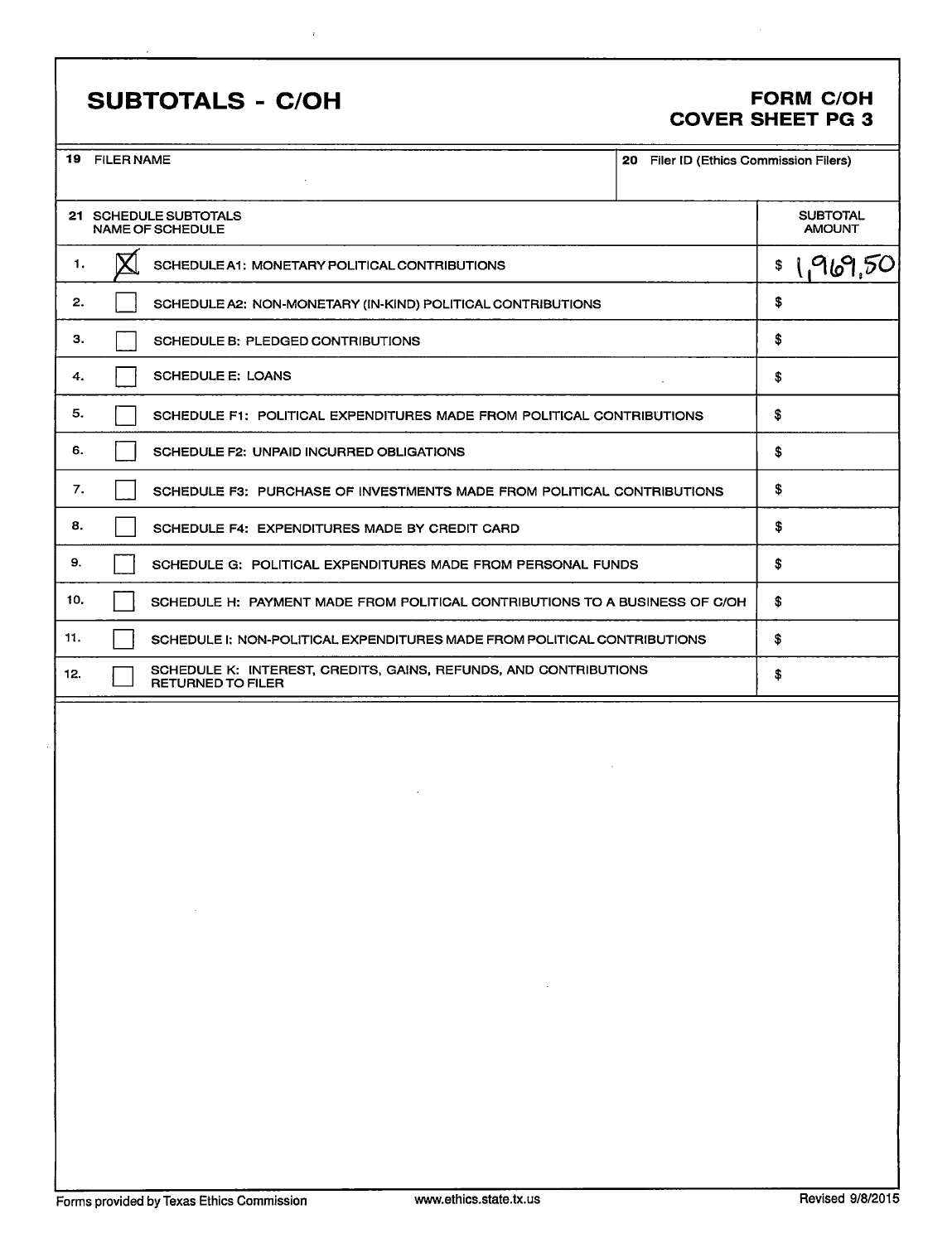| <b>MONETARY POLITICAL CONTRIBUTIONS</b>                                                                                                                                                                                                                                     | <b>SCHEDULE A1</b>                       |  |
|-----------------------------------------------------------------------------------------------------------------------------------------------------------------------------------------------------------------------------------------------------------------------------|------------------------------------------|--|
| The Instruction Guide explains how to complete this form.                                                                                                                                                                                                                   | 1 Total pages Schedule A1:<br>$1$ of $2$ |  |
| 2 FILER NAME<br>LEON LEAL                                                                                                                                                                                                                                                   | 3 Filer ID (Ethics Commission Filers)    |  |
| 4 Date<br>5 Full name of contributor<br>out-of-state PAC (ID#: __________<br>Robert Cottey<br>6 Contributor address; City; State; Zip Code<br>4725 E9/st St Tulsa OLC 74137<br>Principal occupation / Job title (See Instructions)<br>8<br>9<br>Employer (See Instructions) | 7 Amount of contribution (\$)<br>485.20  |  |
|                                                                                                                                                                                                                                                                             |                                          |  |
| Full name of contributor<br>out-of-state PAC (ID#:<br>Date                                                                                                                                                                                                                  | Amount of contribution (\$)              |  |
| METROPLEX ASSOCIATION & REMORTS<br>CONTINUTOR address: City; state; ZIP Code<br>B201 Stemmon's DALAS TX 75247                                                                                                                                                               | ೲ. ೦೦೦                                   |  |
| <b>Employer (See Instructions)</b><br>Principal occupation / Job title (See Instructions)                                                                                                                                                                                   |                                          |  |
| Full name of contributor<br>Date                                                                                                                                                                                                                                            | Amount of contribution (\$)              |  |
| Spencer Teffnes<br>4/23/19<br>Zip Code<br>617 Truman Argyle 76826                                                                                                                                                                                                           | 93,90                                    |  |
| Employer (See Instructions)<br>Principal occupation / Job title (See Instructions)                                                                                                                                                                                          |                                          |  |
| Date<br>Full name of contributor                                                                                                                                                                                                                                            | Amount of contribution (\$)              |  |
| DAVID Moyce<br>Contributor address; City; State; Zip Code<br>ZLO19 KIMDERLY GrapeVine 7605<br>4/23/19                                                                                                                                                                       | 96,80                                    |  |
| Employer (See Instructions)<br>Principal occupation / Job title (See Instructions)                                                                                                                                                                                          |                                          |  |
|                                                                                                                                                                                                                                                                             |                                          |  |
| ATTACH ADDITIONAL COPIES OF THIS SCHEDULE AS NEEDED<br>If contributor is out-of-state PAC, please see instruction guide for additional reporting requirements.                                                                                                              |                                          |  |

Г

٦